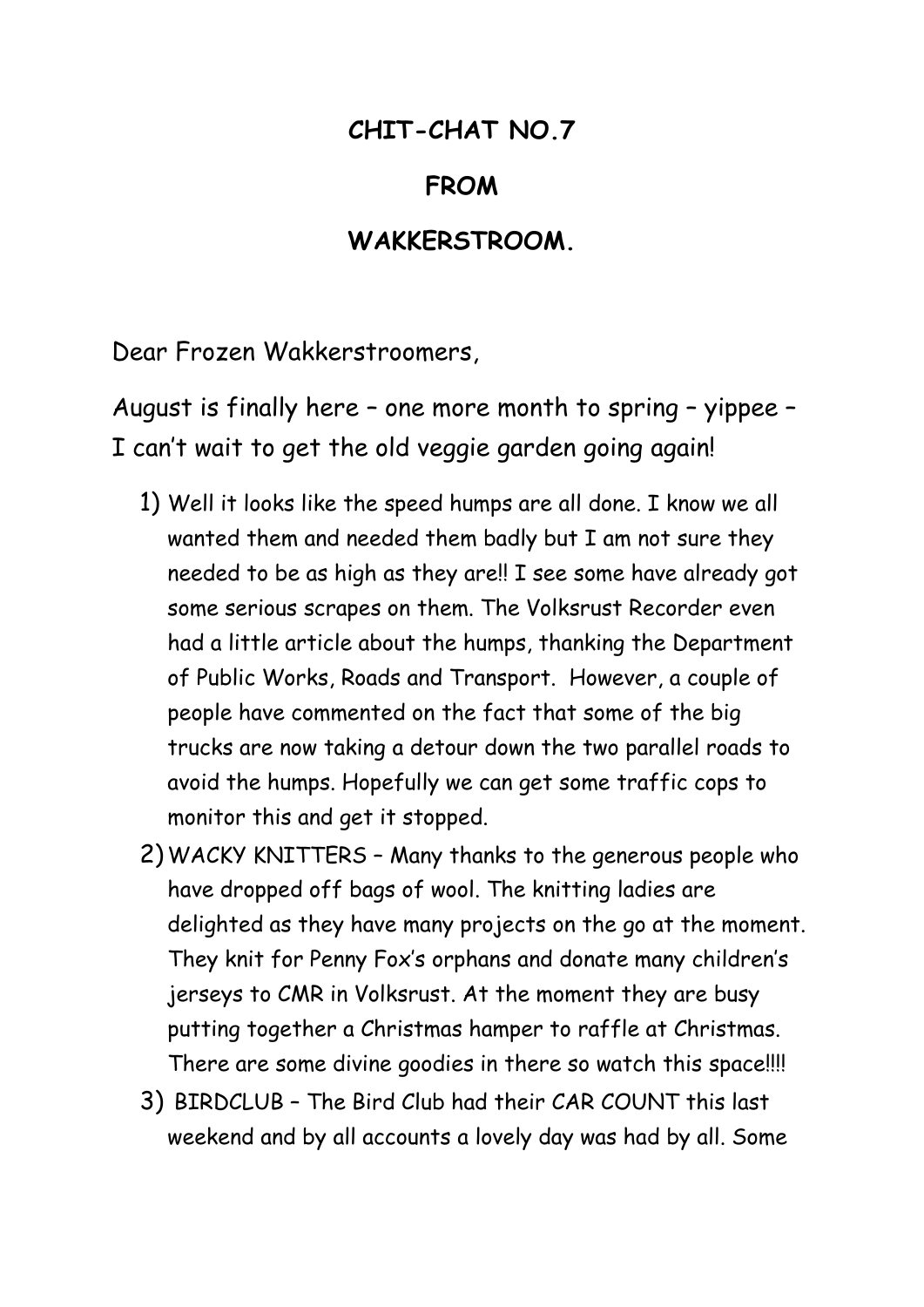were lucky enough to go on totally new routes so they got to see more of the area.

- 4) THE FLUFFTAIL HIDE The devastating fire which destroyed Flufftail Hide, arguably the best hide of them all, was a serious blow to the birding facilities here in Wakkerstroom. The fire was caused by a Flashover on an Eskom line and, although they accepted responsibility for the fire, somehow the funds were lost in the bureaucracy and were not forthcoming to rebuild the hide. The Good News is that a team at Birdlife SA are in the process of designing a new hide – fireproof. There will probably be a shortfall in the funds available and the Bird Club will be organising fund raising projects to assist. When you hear about these functions, please support!
- 5) WAKKIES BIRD CLUB is a Whatsapp group on which members can instantly report any particularly interesting sightings so that anybody with access to Whatsapp can drop everything and go and look for themselves!!
- 6) WOMEN'S DAY LUNCH This exciting event will take place at Papillon on the  $9<sup>th</sup>$  August. They have managed to get an accomplished youngster from Volksrust who plays the flute. I read an article in the Volksrust Recorder about this young lady and she appears to be really good at everything she does. Not only does she play the flute but she is also extremely good at tent pegging (on her horse). Her name is Tisha Willemse. Please phone Hannie for bookings at 082 854 5465.
- 7) BIRDLIFE Kristi is hosting a group of school children at Birdlife on Wednesday  $10^{th}$  August. It is a group of 120 Grade 11 and 12 learners who are studying tourism for matric. Other than information talks they will also be taken down to the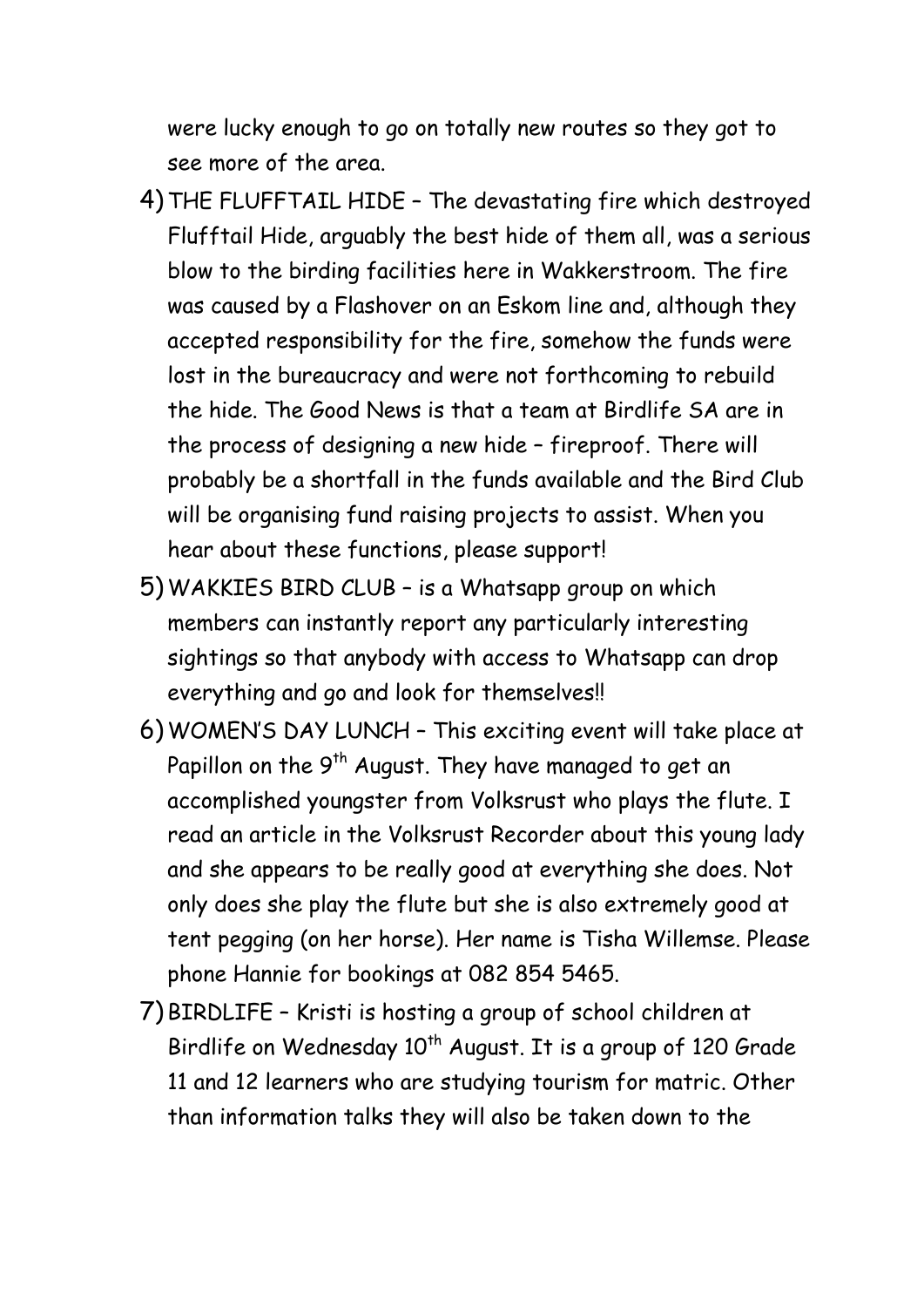wetland. Good Luck Kristi – I hope you have beautiful weather that day and the learners really get to enjoy themselves.

- 8) WAKKERSTROOM CENTRAL Carol has the second themed exhibition of local artists work at The Gallery at Wakkerstroom Central. This theme is animals and birds in various media. It is exciting to see that apart from paintings this time, there are also a few very interesting sculptures. If you missed the opening last Saturday then wander in and have a look. You won't be disappointed!
- 9) VOTING Voting day on Wednesday everyone- you need to pop along sometime during the day and put your cross. In these days it is vitally important that everyone votes! Then you can pop along to either The Meelsak or Oude Stasie. Both are serving a meal the whole day to support the voters. Meelsak is serving Chicken Curry and pot bread or Oxtail and Oude Stasie is serving Chicken a la King.
- 10) BOOKLOVE Apart from the selection of books available on the BOOKLOVE table each Saturday between 08.45 and 12.15, a large and growing collection of donated books, which continuously "feed" the table, is stored at the Andersons' home. So, if there's a specific author or title you're looking for, tell Marian (who so faithfully mans the table each week) and she'll record your request and pass it on to Moira who will find or look out for it for you.
- 11) BUS TO NEWCASTLE The Dana bus's next trip to Newcastle is the  $12<sup>th</sup>$  August. The round trip will cost you R60. Just think – you get to save on the petrol costs and the car guard fees! If you are interested please phone Maisie 017 7300779.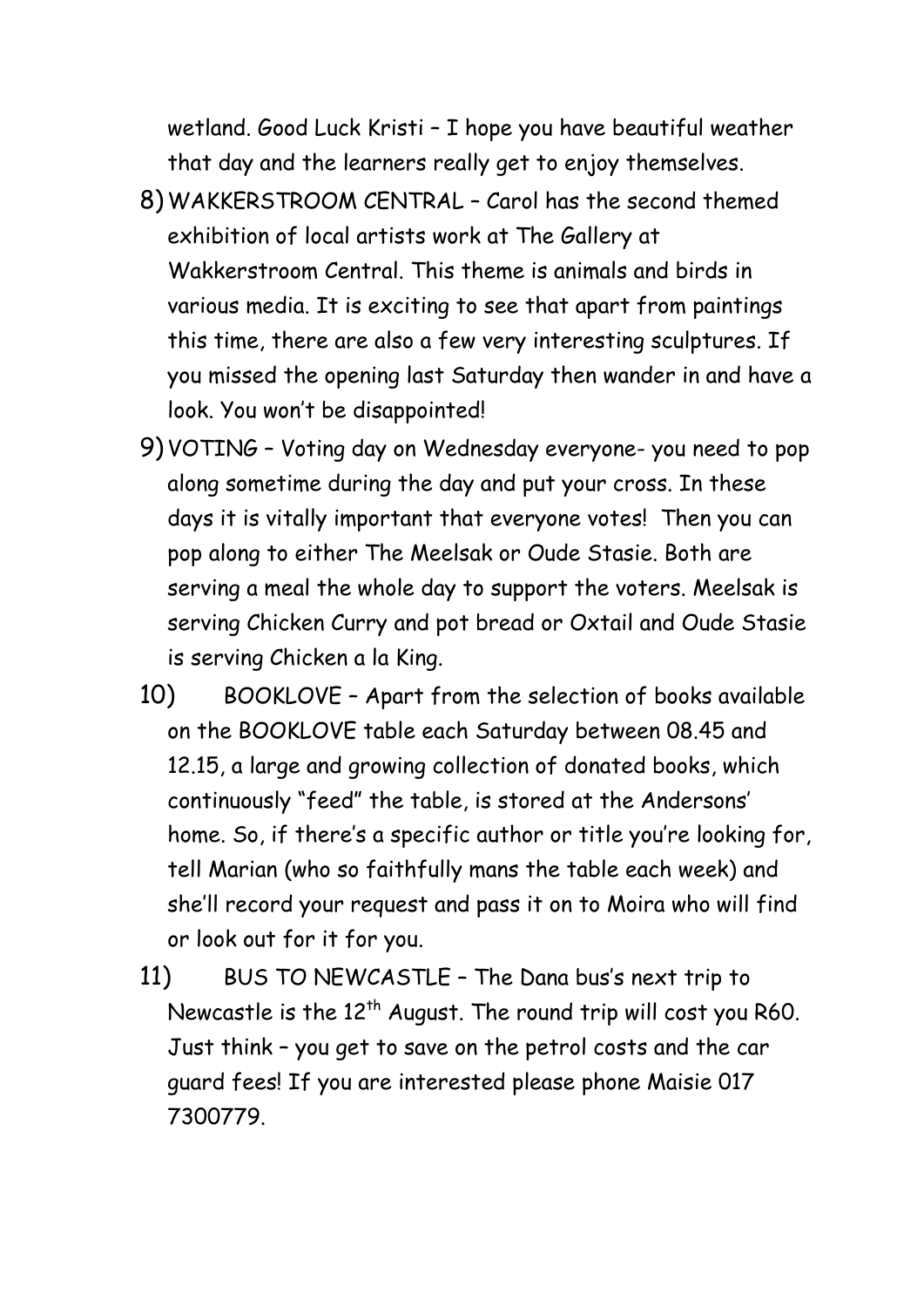- 12) WILLOW TREES I am looking for a half grown willow tree to transplant into my garden. If you are looking to get rid of one please phone me. Sue 0823785637
- 13) CRECHE We are looking for a number of things to outfit a crèche. If you are planning on a little clean up please could you look for the following; toys, children's books, magazines, crayons, kokis, paint, plasticine, paper, chalk and old ice cream cartons? Please could you drop them at the info centre.
- 14) TUESDAY MOVIES Nigel is away this Tuesday so no movies this week.
- 15) CLAY EDU CENTRE In September 2015, Kelsie Smith, together with her extended family, who are all long-term holiday residents of the village were enjoying lunch at the Bistro. The entertainment that day was a group of young dancers from "Clay", tutored and nurtured by Nonhlanhla Nzibande. Kelsie was so moved by their joyful performance that she promised to do something to help further the work of Clay Edu Centre. This commitment resulted in Kelsie returning to the High School where she teaches Art to Matric students, persuading the Principal and Staff to support her concept of a Charity Dinner for the growth of creativity in a small rural village. The Matric students caught her infectious spirit and together last term, they laid on a most successful evening, raising over R19 000,00. Kelsie drove down from Johannesburg to visit the children of Clay on Monday. Together they created a Mandela Day banner, and Kelsie presented the monies towards the Clay Edu Land Fund. This money will be held in trust and go towards suitable land or premises for the NPO to continue and grow.